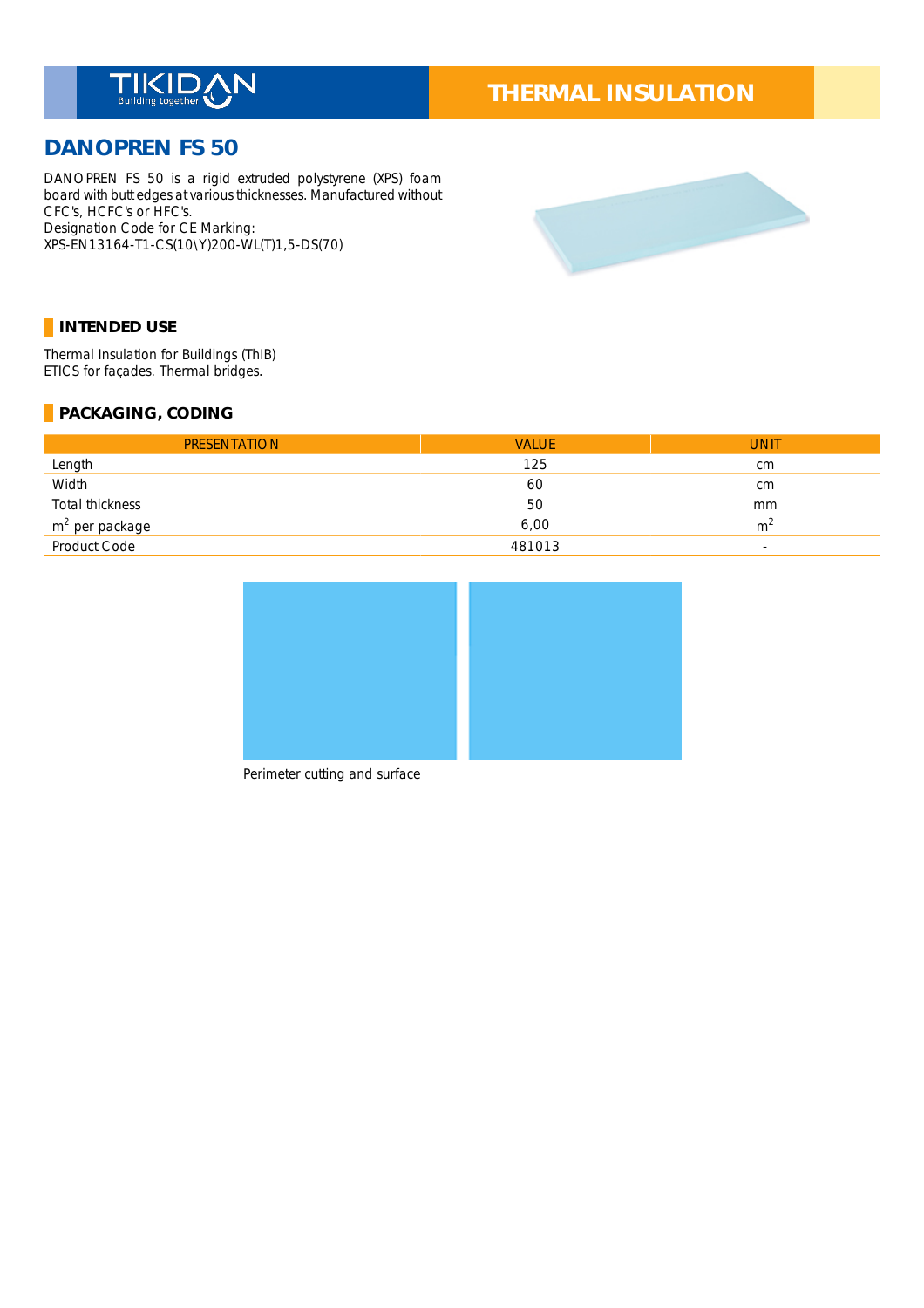#### **DANOPREN FS 50**

#### **TECHNICAL DATA**

| <b>TECHNICAL DATA</b>                                           | <b>VALUE</b>                      | <b>UNIT</b>       | <b>STANDARD</b> |
|-----------------------------------------------------------------|-----------------------------------|-------------------|-----------------|
| <b>Thickness</b>                                                | 50                                | mm                | <b>EN 823</b>   |
| <b>Thickness tolerance</b>                                      | $-2/3$                            | mm                | <b>EN 823</b>   |
| Length                                                          | 125                               | cm                | <b>EN 822</b>   |
| Length tolerance                                                | $-8/ + 8$                         | $-8/ + 8$         | <b>EN 822</b>   |
| Width                                                           | 60                                | cm                | <b>EN 822</b>   |
| <b>Width Tolerance</b>                                          | $-8/ + 8$                         | mm                | <b>EN 822</b>   |
| <b>Flatness</b>                                                 | 6                                 | mm/m              | <b>EN 825</b>   |
| Squareness                                                      | 5                                 | mm/m              | <b>EN 824</b>   |
| Thermal conductivity <sup>(1)</sup>                             | 0,034                             | W/mK              | EN 12667        |
| <b>Thermal Resistance</b>                                       | 1,50                              | $m^2K/W$          | EN 12667        |
| Compression strength <sup>(2)</sup>                             | >200                              | kPa               | <b>EN 826</b>   |
| Tensile strength perpendicular to faces                         | $\geq 200$                        | kPa               | EN 1606         |
| Long-term water absorption by total immersion                   | $\leq 1.5$                        | Vol.%             | EN 12087        |
| Long-term water absorption by diffusion                         | $\leq$ 3                          | Vol.%             | EN 12088        |
| Water absorption by freeze-thaw cycling                         | $\leq$ 1                          | Vol.%             | EN 12091        |
| Water vapour diffusion resistance factor $(\mu)$ <sup>(4)</sup> | $\geq 80$                         |                   | EN 12086        |
| Dimensional Stability                                           | $\leq 5$                          | %                 | EN 1604         |
| Reaction to fire                                                | E                                 | Euroclase         | EN 13501-01     |
| Coefficient of linear thermal expansion                         | 0,07                              | mm/mK             |                 |
| Working temperature range (Celsius degrees)                     | $-50/ + 75$                       | $^{\circ}C$       |                 |
| Specific heat                                                   | 1.450                             | J/kg·K            |                 |
| Nominal density                                                 | 32                                | kg/m <sup>3</sup> | EN 1602         |
| Capillarity                                                     | Null                              |                   |                 |
| Edge treatment                                                  | Butt edge                         |                   |                 |
| Surface                                                         | Planed, without<br>extrusión skin |                   |                 |

(1) Declared thermal conductivity  $\lambda_D$  according to EN 13164 (§ 4.2.1; Annex A; Annexes C.2 y C.4.1)

EN 13164. Harmonized Technical Specification for factory made thermal insulation XPS foam products. Valid for CE marking and voluntary quality marks purposes.

(2) Short-term (instant) test method; value reached at yield point or 10% deformation, whatever it comes first.

(4) For skinned products it depends on thickness: the higher the thickness, the lesser the m-value

#### **TECHNICAL SPECIFICATION DESCRIPTION**

 $-$  m<sup>2</sup> of ETICS or thermal bridge thermal insulation, by means of DANOPREN FS extruded polystyrene (XPS) rigid foam boards of  $$ mm thickness, with a declared thermal conductivity  $\lambda D =$  W/m·K; declared thermal resistance RD = \_\_ m<sup>2</sup>·K/W; Euroclass E fire reaction classification, according to EN 13501-1 and designation code XPS-EN13164-T1-CS (10\Y)200-WL (T)1,5-DS (70), according to EN 13164 harmonized technical specifications.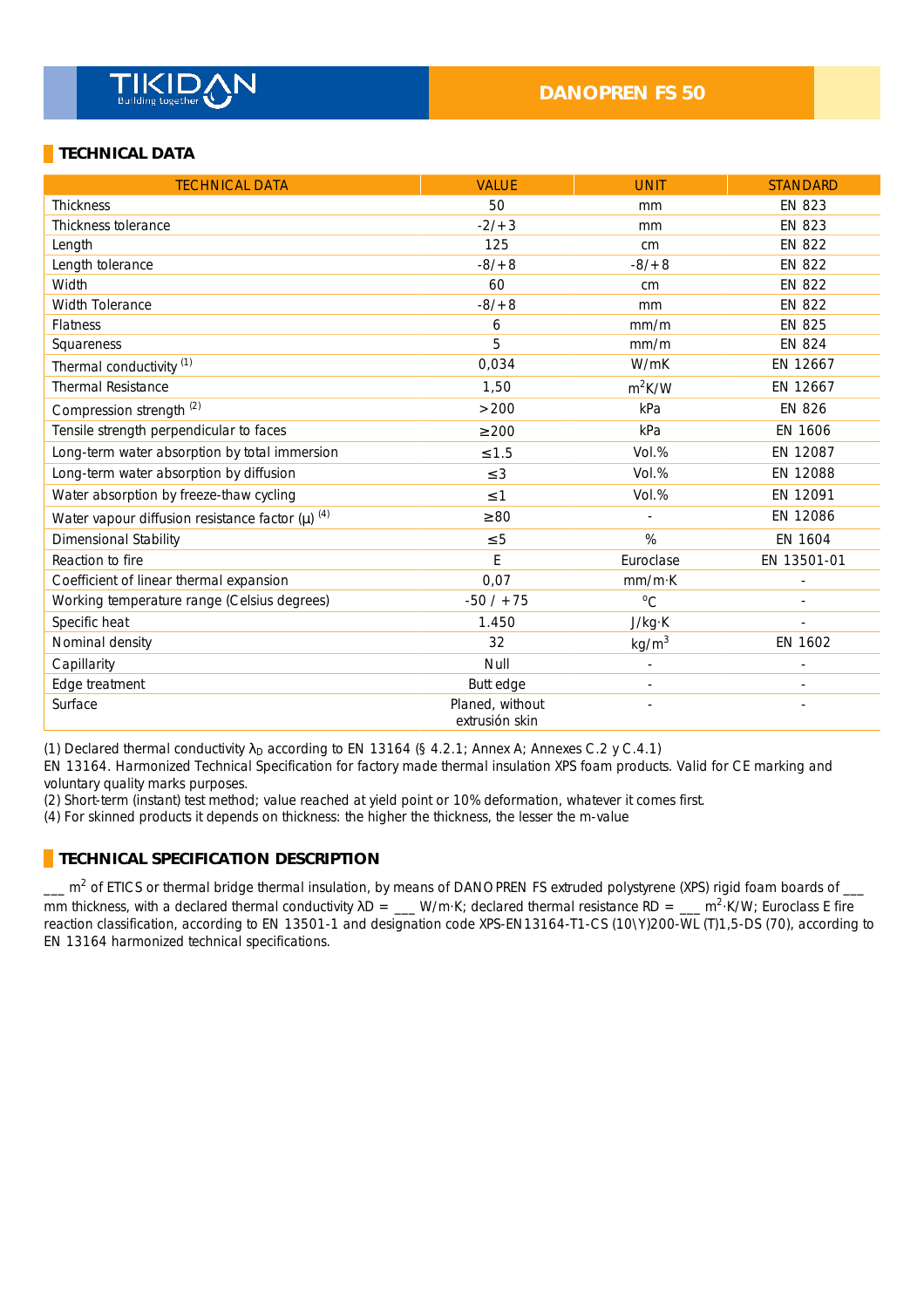

#### **STANDARDS & CERTIFICATION**

Main regulatory/standardization references \_

- EPBD Recast 2010/31/EU. Energy Performance of Buildings \_

- UK: Building Regulations 2010 (SI 2010/2214) amended in 2012 and 2013. Approved Documents (2013) - L1A, L1B, L2A, L2B. Standard Assessment Procedure - SAP 2012 \_

- Construction Products Regulation (UE) 305/2011 laying down the harmonised conditions for the marketing of construction products.

- EN 13164. Thermal insulation products for buildings – Factory made extruded polystyrene foam (XPS) products -Specification \_

#### CF marking

Conformity according to EN 13164 for all DANOSA factory made XPS products in Europe.

Voluntary quality mark certificate. \_

French ACERMI Certificate granted to DANOPREN FS, in compliance with EN 13164 and own ACERMI rules. Spanish Marca AENOR granted to DANOPREN FS, in compliance with EN 13164.

Quality management \_

Registered Firm in compliance with EN ISO 9001, granted by BUREAU VERITAS to DANOSA XPS manufacturing site at Fontanar (Guadalajara- Spain) \_

Registered Firm in compliance with EN ISO 9001, granted by BUREAU VERITAS to DANOSA XPS manufacturing site at Leiria (Portugal) \_

#### **ADVANTAGES AND BENEFITS**

- Easy and safe handling of the DANOPREN FS XPS boards: they are light, do not irritate the skin, do not give off dust, maintain their physical integrity. Consequence: easier storage and installation job on-site. \_

- Negligible long-term water absorption. Two consequences: 1. Storage and installation job can be done even under adverse weather conditions; 2. Thermal performance is not degradated by long-term water absorption. \_

- Long-term high compressive and mechanical strength. Two consequences: 1. The XPS boards are robust enough to withstand rough handling during transport and installation without losing their physical integrity or their performance as thermal insulation; 2. Where placed under permanent load, the thickness and, therefore, the Thermal Resistance (obviously proportional to the thickness), will be maintained at long-term.

- Thanks to its water absorption and mechanical resistance, the DANOPREN FS XPS boards, properly installed, show a durability equal to the service life of the building in which they are incorporated. Three consequences: 1. Continuous energy saving; 2. Equivalent continuous reduction of CO2 emissions, and 3. Maintenance costs (repair, replacement) null.

- Eventually, and depending on the installation system, it may be feasible to re-use the DANOPREN FS XPS boards. As a consequence, a maximum level of environmental sustainability can be obtained, closing the product life-cycle by opening a new life-cycle within the concept "from cradle to cradle".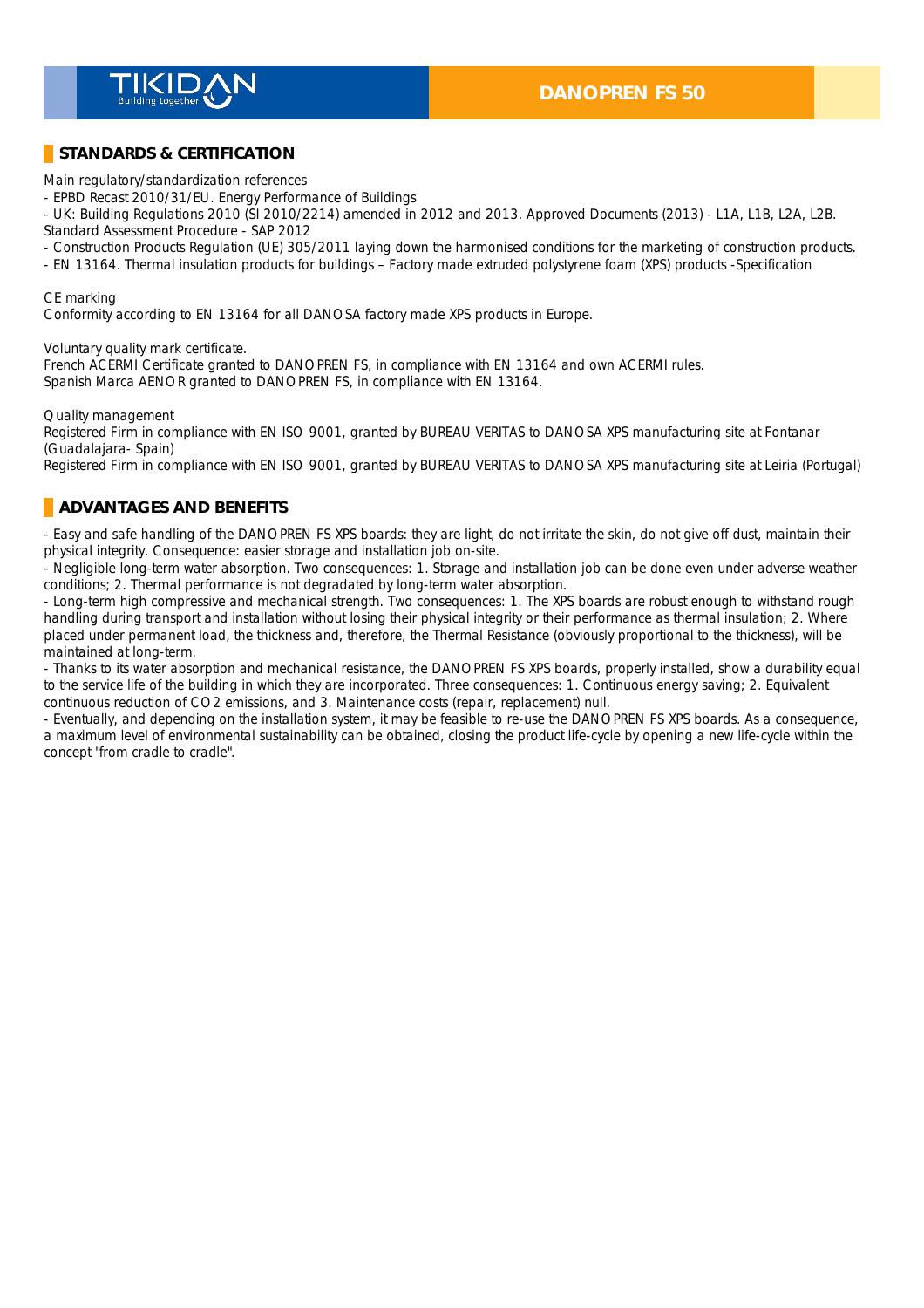

### **INSTALLATION**

ETICS. \_

.

- DANOPREN FS XPS boards are the only ones suitable, within the DANOSA XPS product range, when they have to be adhered to the substrate wall, and then rendered with ETICS mortars. Due to their rough planed surfaces, without extrusion skin, a firm attachment and compatibility with other products of the ETICS kit is easily got.

- Thanks to the DANOPREN FS boards high water vapour diffusion resistance factor (m), it is not necessary to install vapor barrier. The boards themselves show a performance strong enough as barrier, for the usual applications and climates, to avoid interstitial condensation. In fact, thanks to this so high performance with respect to vapor diffusion, compatibility is favored with all types of renderings, since it is not critical, as it may be with other insulating materials, the fact that the ETICS rendering might eventually be little "breathable".

- The compatibility of all materials involved in the system must be checked. The Guidance document "ETAG 004" developed by EOTA (European Organization for Technical Assessments) may be followed. This guidance document serves as a basis to issue ETE's (European Technical Evaluations). \_

- In any case, it must be checked that the substrate wall shows an even surface, and that there is no mortar projection from bricks joints.

- It must be checked that the DANOPREN FS boards have been properly fixed to the substrate wall, be it with adhesive more on more than 80% of the surface, be it with mechanical fasteners and adhesive, following the recommendations contained in "ETAG 004".

- DANOPREN FS boards are installed from the bottom to the top of the wall, in horizontal rows and staggered in successive rows.

- DANOPREN FS boards must show a surface with good flatness, what can be checked with a rule level.

- DANOPREN FS boards must show tight joints, avoiding they may get filled with adhesive.

- The edges of the DANOPREN FS boards should not be aligned with the windows edges.

- By the corners of every wall section forming the building façades, complete or half-sized DANOPREN FS boards must be installed, never smaller pieces.

#### **INDICATIONS AND IMPORTANT RECOMMENDATIONS**

- Check that the product has arrived on-site within the original packaging, properly labeled and in perfect condition.

- Check the presence of CE marking and DoP (Declaration of Performance).

- Check, if specified in the project, the presence of a voluntary quality mark.

- Check that the thermal insulation is the one specified in the project.

- Check that the project technical specifications are followed, particularly in terms of dimensions, thickness, declared thermal conductivity, declared thermal resistance, water vapour diffusion resistance factor and fire reaction.

- Check that the installation follows what specified in the project, particularly the order of layers in the roof and the correct position of the thermal insulation layer with respect to the rest.

- Check the continuity of the thermal insulation layer, avoiding the presence of thermal bridges, particularly where close to every detailing. Examples: windows lintels, jambs and sills; perforations; roof parapets; floors; pillars.

#### **HANDLING, STORAGE AND PRESERVATION**

- DANOPREN XPS boards suffer irreversible dimensional changes if exposed for a long time at high temperatures. The maximum working service temperature is  $75^{\circ}$ C.

- DANOPREN XPS boards, in direct contact with substances or materials containing volatile compounds, are exposed to solvents attack. The adhesive manufacturer's recommendations concerning its compatibility with polystyrene foam should be taken into account.

- DANOPREN XPS boards can be stored outdoors. They are unaffected by rain, snow or ice. Accumulated dirt can be easily washed. Stored for an extended period of time, the boards should be protected from direct sunlight, preferably in their original packaging. When kept indoors, it should be properly ventilated. \_

- The XPS boards must be kept away from heat or flames sources. DANOPREN products contain a flame retardant additive to inhibit accidental ignition from a small fire source, but the boards are combustible and, if exposed to an intensive fire, may burn rapidly. Fire classification is based on small scale tests, which may not reflect the reaction of the products in its end use state under actual fire conditions. \_

- For more information, refer to the product SDS. \_